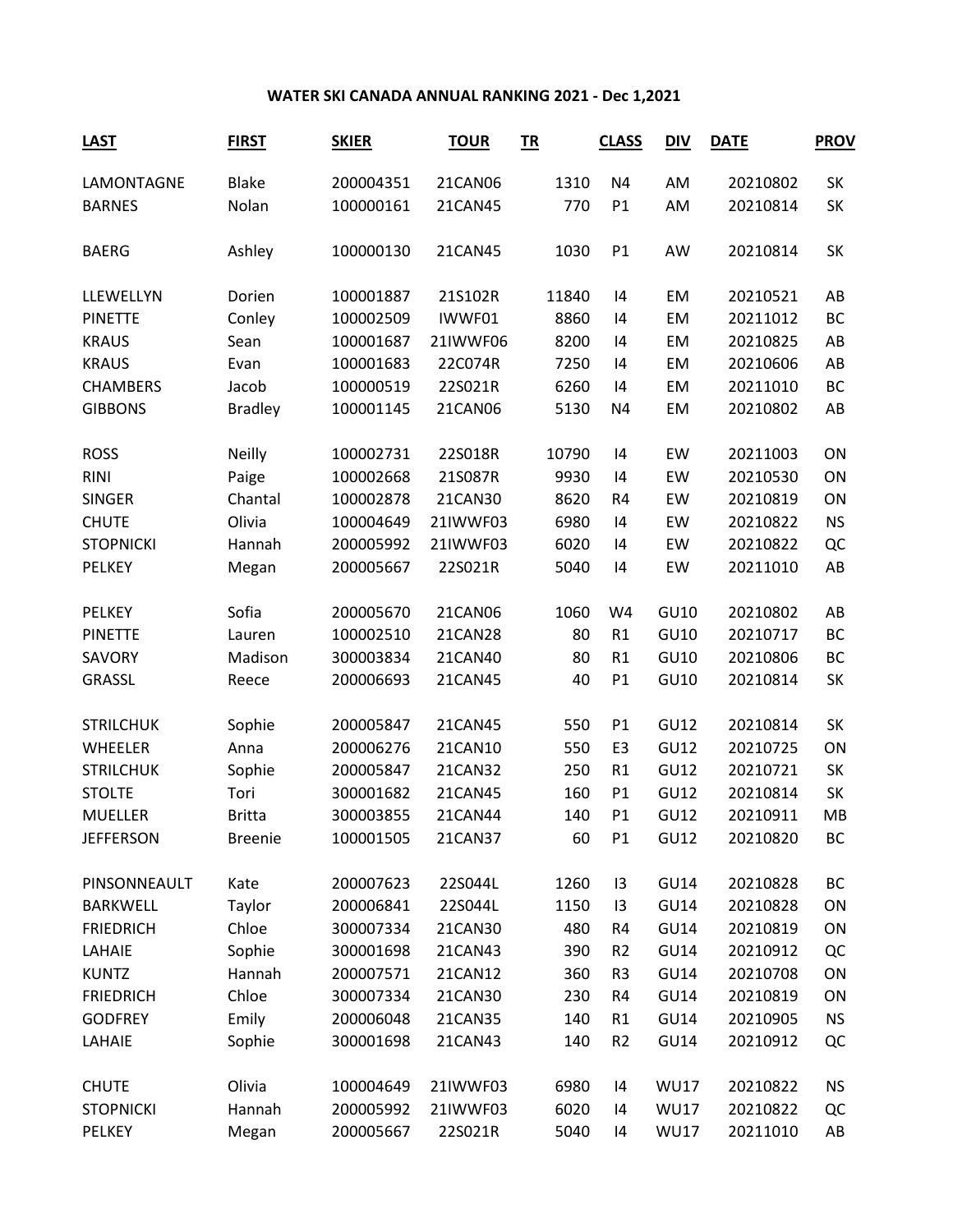| AB<br><b>BONHAM</b><br>Carly<br>100005196<br>22S016R<br>3260<br><b>WU17</b><br>20210905<br> 4<br>QC<br><b>Nellie</b><br><b>WU17</b><br>20210822<br><b>ALLARD</b><br>100005602<br>21IWWF03<br>2540<br> 4<br>Ellie<br><b>WU17</b><br>AB<br><b>GERMAIN</b><br>100003948<br>21CAN45<br>1880<br>20210814<br>P1<br><b>NS</b><br><b>SURETTE</b><br>100004663<br>21CAN32<br>1380<br>R1<br><b>WU17</b><br>20210829<br>Ryann<br><b>PACE</b><br>300008676<br>1300<br><b>WU17</b><br>20210829<br><b>NS</b><br>Victoria<br>21CAN32<br>R1<br>1080<br><b>NS</b><br><b>ROBERTSON</b><br>Aselin<br>300006453<br>21CAN32<br><b>WU17</b><br>20210829<br>R1<br><b>NS</b><br>Taylor<br>1040<br><b>WU17</b><br>20210905<br><b>JURCINA</b><br>100005922<br>21CAN35<br>R1<br>ON<br><b>BARKWELL</b><br>Nikola<br>200006840<br>22S044L<br>980<br><b>WU17</b><br>20210828<br>13<br>AB<br><b>GERMAIN</b><br>100003949<br>950<br>P1<br><b>WU17</b><br>20210814<br>21CAN45<br>Anya<br><b>NS</b><br><b>LACHANCE</b><br>Darah<br>100004016<br>21CAN29<br>920<br><b>WU17</b><br>20210724<br>A1<br>BC<br><b>ADAMS</b><br>Amanda<br>300001100<br>21CAN40<br>450<br>R1<br><b>WU17</b><br>20210806<br><b>STEEN</b><br>Callie<br>200006823<br>290<br><b>WU17</b><br>20210721<br>SK<br>21CAN32<br>R1<br>BC<br><b>GUSTAFSON</b><br>Alexee<br>300001933<br>21CAN28<br>200<br>R1<br><b>WU17</b><br>20210717<br><b>NS</b><br><b>SURETTE</b><br>Chelsey<br>160<br>R1<br><b>WU17</b><br>20210718<br>21CAN07<br>BC<br><b>LILL</b><br>Gabrielle<br>300003288<br>50<br>R1<br><b>WU17</b><br>21CAN23<br>20210703<br>Neilly<br>100002731<br>22S018R<br>10790<br><b>WU21</b><br>20211003<br>ON<br><b>ROSS</b><br> 4<br>ON<br><b>RINI</b><br>100002668<br>21S087R<br>9930<br><b>WU21</b><br>20210530<br>Paige<br> 4<br>Erin<br>200006006<br>2260<br><b>WU21</b><br>20210725<br>ON<br><b>WILKES</b><br>21CAN10<br>E <sub>3</sub><br>RAMSAY<br>Rebecca<br>100004871<br>21CAN10<br>2020<br><b>WU21</b><br>20210725<br>ON<br>E <sub>3</sub><br>${\sf QC}$<br>ALLARD<br>Marilou<br>100005601<br>21CAN39<br>1550<br><b>WU21</b><br>20210815<br>P1<br>QC<br><b>CLOUTIER</b><br>Katherine<br>200004182<br>21CAN43<br>790<br><b>WU21</b><br>20210912<br>R <sub>2</sub><br>P1<br>BC<br>Rachel<br>100000821<br>21CAN37<br>490<br><b>WU21</b><br><b>DIXON</b><br>20210820<br><b>SINGER</b><br>Chantal<br>100002878<br>8620<br>W<br>20210819<br>ON<br>21CAN30<br>R4<br>QC<br>100003799<br>1840<br>R <sub>2</sub><br>W<br>20210912<br><b>OUELLETTE</b><br>21CAN43<br>Laurence<br>SK<br>100004949<br>360<br>P1<br>20210814<br>HOLLERBAUM<br>Hunter<br>21CAN45<br>W<br>MUTCHER-STEEN<br>100005274<br>1670<br>R1<br>W <sub>3</sub><br>20210623<br>Ashleigh<br>21CAN24<br>AB<br>BC<br>Sarah<br>200004269<br>21CAN37<br>430<br>P1<br>W <sub>3</sub><br><b>WRIGHT</b><br>20210820<br><b>BAXTER</b><br>Alana<br>100005252<br>21CAN21<br>290<br>R <sub>3</sub><br>W <sub>3</sub><br>20210718<br>AB<br>Becky<br>GRASSL<br>200006692<br>80<br>W <sub>3</sub><br>20210814<br>SK<br>21CAN45<br>P1<br>Chelsey<br>SK<br><b>STRILCHUK</b><br>200005847<br>21CAN45<br>40<br>P <sub>1</sub><br>W <sub>3</sub><br>20210814<br>W4<br>QC<br><b>DELLA ROCCA</b><br>Christina<br>300007961<br>21CAN06<br>370<br>N4<br>20210802<br><b>BU10</b><br><b>KUNTZ</b><br>Ethan<br>300004885<br>21CAN10<br>450<br>E <sub>3</sub><br>20210725<br>ON<br><b>BU10</b><br>MB<br><b>MUELLER</b><br>Carson<br>300005039<br>21CAN44<br>320<br>20210911<br>P <sub>1</sub><br><b>LENG</b><br>Benjamin<br>21CAN28<br><b>BU10</b><br>20210717<br>BC<br>150<br>R1 | O'BRIEN       | Shae   | 100003586 | 21S114R | 3330 | 14             | <b>WU17</b> | 20210515 | AB |
|-----------------------------------------------------------------------------------------------------------------------------------------------------------------------------------------------------------------------------------------------------------------------------------------------------------------------------------------------------------------------------------------------------------------------------------------------------------------------------------------------------------------------------------------------------------------------------------------------------------------------------------------------------------------------------------------------------------------------------------------------------------------------------------------------------------------------------------------------------------------------------------------------------------------------------------------------------------------------------------------------------------------------------------------------------------------------------------------------------------------------------------------------------------------------------------------------------------------------------------------------------------------------------------------------------------------------------------------------------------------------------------------------------------------------------------------------------------------------------------------------------------------------------------------------------------------------------------------------------------------------------------------------------------------------------------------------------------------------------------------------------------------------------------------------------------------------------------------------------------------------------------------------------------------------------------------------------------------------------------------------------------------------------------------------------------------------------------------------------------------------------------------------------------------------------------------------------------------------------------------------------------------------------------------------------------------------------------------------------------------------------------------------------------------------------------------------------------------------------------------------------------------------------------------------------------------------------------------------------------------------------------------------------------------------------------------------------------------------------------------------------------------------------------------------------------------------------------------------------------------------------------------------------------------------------------------------------------------------------------------------------------------------------------------------------------------------------------------------------------------------------------------------------------------------------------------------------------------------------------------------------------------------------------------------------------------------------------------------------------------------------------------------------------------------------------------------------------------------------------------------------------------------------------------------------|---------------|--------|-----------|---------|------|----------------|-------------|----------|----|
|                                                                                                                                                                                                                                                                                                                                                                                                                                                                                                                                                                                                                                                                                                                                                                                                                                                                                                                                                                                                                                                                                                                                                                                                                                                                                                                                                                                                                                                                                                                                                                                                                                                                                                                                                                                                                                                                                                                                                                                                                                                                                                                                                                                                                                                                                                                                                                                                                                                                                                                                                                                                                                                                                                                                                                                                                                                                                                                                                                                                                                                                                                                                                                                                                                                                                                                                                                                                                                                                                                                                                     |               |        |           |         |      |                |             |          |    |
|                                                                                                                                                                                                                                                                                                                                                                                                                                                                                                                                                                                                                                                                                                                                                                                                                                                                                                                                                                                                                                                                                                                                                                                                                                                                                                                                                                                                                                                                                                                                                                                                                                                                                                                                                                                                                                                                                                                                                                                                                                                                                                                                                                                                                                                                                                                                                                                                                                                                                                                                                                                                                                                                                                                                                                                                                                                                                                                                                                                                                                                                                                                                                                                                                                                                                                                                                                                                                                                                                                                                                     |               |        |           |         |      |                |             |          |    |
|                                                                                                                                                                                                                                                                                                                                                                                                                                                                                                                                                                                                                                                                                                                                                                                                                                                                                                                                                                                                                                                                                                                                                                                                                                                                                                                                                                                                                                                                                                                                                                                                                                                                                                                                                                                                                                                                                                                                                                                                                                                                                                                                                                                                                                                                                                                                                                                                                                                                                                                                                                                                                                                                                                                                                                                                                                                                                                                                                                                                                                                                                                                                                                                                                                                                                                                                                                                                                                                                                                                                                     |               |        |           |         |      |                |             |          |    |
|                                                                                                                                                                                                                                                                                                                                                                                                                                                                                                                                                                                                                                                                                                                                                                                                                                                                                                                                                                                                                                                                                                                                                                                                                                                                                                                                                                                                                                                                                                                                                                                                                                                                                                                                                                                                                                                                                                                                                                                                                                                                                                                                                                                                                                                                                                                                                                                                                                                                                                                                                                                                                                                                                                                                                                                                                                                                                                                                                                                                                                                                                                                                                                                                                                                                                                                                                                                                                                                                                                                                                     |               |        |           |         |      |                |             |          |    |
|                                                                                                                                                                                                                                                                                                                                                                                                                                                                                                                                                                                                                                                                                                                                                                                                                                                                                                                                                                                                                                                                                                                                                                                                                                                                                                                                                                                                                                                                                                                                                                                                                                                                                                                                                                                                                                                                                                                                                                                                                                                                                                                                                                                                                                                                                                                                                                                                                                                                                                                                                                                                                                                                                                                                                                                                                                                                                                                                                                                                                                                                                                                                                                                                                                                                                                                                                                                                                                                                                                                                                     |               |        |           |         |      |                |             |          |    |
|                                                                                                                                                                                                                                                                                                                                                                                                                                                                                                                                                                                                                                                                                                                                                                                                                                                                                                                                                                                                                                                                                                                                                                                                                                                                                                                                                                                                                                                                                                                                                                                                                                                                                                                                                                                                                                                                                                                                                                                                                                                                                                                                                                                                                                                                                                                                                                                                                                                                                                                                                                                                                                                                                                                                                                                                                                                                                                                                                                                                                                                                                                                                                                                                                                                                                                                                                                                                                                                                                                                                                     |               |        |           |         |      |                |             |          |    |
|                                                                                                                                                                                                                                                                                                                                                                                                                                                                                                                                                                                                                                                                                                                                                                                                                                                                                                                                                                                                                                                                                                                                                                                                                                                                                                                                                                                                                                                                                                                                                                                                                                                                                                                                                                                                                                                                                                                                                                                                                                                                                                                                                                                                                                                                                                                                                                                                                                                                                                                                                                                                                                                                                                                                                                                                                                                                                                                                                                                                                                                                                                                                                                                                                                                                                                                                                                                                                                                                                                                                                     |               |        |           |         |      |                |             |          |    |
|                                                                                                                                                                                                                                                                                                                                                                                                                                                                                                                                                                                                                                                                                                                                                                                                                                                                                                                                                                                                                                                                                                                                                                                                                                                                                                                                                                                                                                                                                                                                                                                                                                                                                                                                                                                                                                                                                                                                                                                                                                                                                                                                                                                                                                                                                                                                                                                                                                                                                                                                                                                                                                                                                                                                                                                                                                                                                                                                                                                                                                                                                                                                                                                                                                                                                                                                                                                                                                                                                                                                                     |               |        |           |         |      |                |             |          |    |
|                                                                                                                                                                                                                                                                                                                                                                                                                                                                                                                                                                                                                                                                                                                                                                                                                                                                                                                                                                                                                                                                                                                                                                                                                                                                                                                                                                                                                                                                                                                                                                                                                                                                                                                                                                                                                                                                                                                                                                                                                                                                                                                                                                                                                                                                                                                                                                                                                                                                                                                                                                                                                                                                                                                                                                                                                                                                                                                                                                                                                                                                                                                                                                                                                                                                                                                                                                                                                                                                                                                                                     |               |        |           |         |      |                |             |          |    |
|                                                                                                                                                                                                                                                                                                                                                                                                                                                                                                                                                                                                                                                                                                                                                                                                                                                                                                                                                                                                                                                                                                                                                                                                                                                                                                                                                                                                                                                                                                                                                                                                                                                                                                                                                                                                                                                                                                                                                                                                                                                                                                                                                                                                                                                                                                                                                                                                                                                                                                                                                                                                                                                                                                                                                                                                                                                                                                                                                                                                                                                                                                                                                                                                                                                                                                                                                                                                                                                                                                                                                     |               |        |           |         |      |                |             |          |    |
|                                                                                                                                                                                                                                                                                                                                                                                                                                                                                                                                                                                                                                                                                                                                                                                                                                                                                                                                                                                                                                                                                                                                                                                                                                                                                                                                                                                                                                                                                                                                                                                                                                                                                                                                                                                                                                                                                                                                                                                                                                                                                                                                                                                                                                                                                                                                                                                                                                                                                                                                                                                                                                                                                                                                                                                                                                                                                                                                                                                                                                                                                                                                                                                                                                                                                                                                                                                                                                                                                                                                                     |               |        |           |         |      |                |             |          |    |
|                                                                                                                                                                                                                                                                                                                                                                                                                                                                                                                                                                                                                                                                                                                                                                                                                                                                                                                                                                                                                                                                                                                                                                                                                                                                                                                                                                                                                                                                                                                                                                                                                                                                                                                                                                                                                                                                                                                                                                                                                                                                                                                                                                                                                                                                                                                                                                                                                                                                                                                                                                                                                                                                                                                                                                                                                                                                                                                                                                                                                                                                                                                                                                                                                                                                                                                                                                                                                                                                                                                                                     |               |        |           |         |      |                |             |          |    |
|                                                                                                                                                                                                                                                                                                                                                                                                                                                                                                                                                                                                                                                                                                                                                                                                                                                                                                                                                                                                                                                                                                                                                                                                                                                                                                                                                                                                                                                                                                                                                                                                                                                                                                                                                                                                                                                                                                                                                                                                                                                                                                                                                                                                                                                                                                                                                                                                                                                                                                                                                                                                                                                                                                                                                                                                                                                                                                                                                                                                                                                                                                                                                                                                                                                                                                                                                                                                                                                                                                                                                     |               |        |           |         |      |                |             |          |    |
|                                                                                                                                                                                                                                                                                                                                                                                                                                                                                                                                                                                                                                                                                                                                                                                                                                                                                                                                                                                                                                                                                                                                                                                                                                                                                                                                                                                                                                                                                                                                                                                                                                                                                                                                                                                                                                                                                                                                                                                                                                                                                                                                                                                                                                                                                                                                                                                                                                                                                                                                                                                                                                                                                                                                                                                                                                                                                                                                                                                                                                                                                                                                                                                                                                                                                                                                                                                                                                                                                                                                                     |               |        |           |         |      |                |             |          |    |
|                                                                                                                                                                                                                                                                                                                                                                                                                                                                                                                                                                                                                                                                                                                                                                                                                                                                                                                                                                                                                                                                                                                                                                                                                                                                                                                                                                                                                                                                                                                                                                                                                                                                                                                                                                                                                                                                                                                                                                                                                                                                                                                                                                                                                                                                                                                                                                                                                                                                                                                                                                                                                                                                                                                                                                                                                                                                                                                                                                                                                                                                                                                                                                                                                                                                                                                                                                                                                                                                                                                                                     |               |        |           |         |      |                |             |          |    |
|                                                                                                                                                                                                                                                                                                                                                                                                                                                                                                                                                                                                                                                                                                                                                                                                                                                                                                                                                                                                                                                                                                                                                                                                                                                                                                                                                                                                                                                                                                                                                                                                                                                                                                                                                                                                                                                                                                                                                                                                                                                                                                                                                                                                                                                                                                                                                                                                                                                                                                                                                                                                                                                                                                                                                                                                                                                                                                                                                                                                                                                                                                                                                                                                                                                                                                                                                                                                                                                                                                                                                     |               |        |           |         |      |                |             |          |    |
|                                                                                                                                                                                                                                                                                                                                                                                                                                                                                                                                                                                                                                                                                                                                                                                                                                                                                                                                                                                                                                                                                                                                                                                                                                                                                                                                                                                                                                                                                                                                                                                                                                                                                                                                                                                                                                                                                                                                                                                                                                                                                                                                                                                                                                                                                                                                                                                                                                                                                                                                                                                                                                                                                                                                                                                                                                                                                                                                                                                                                                                                                                                                                                                                                                                                                                                                                                                                                                                                                                                                                     |               |        |           |         |      |                |             |          |    |
|                                                                                                                                                                                                                                                                                                                                                                                                                                                                                                                                                                                                                                                                                                                                                                                                                                                                                                                                                                                                                                                                                                                                                                                                                                                                                                                                                                                                                                                                                                                                                                                                                                                                                                                                                                                                                                                                                                                                                                                                                                                                                                                                                                                                                                                                                                                                                                                                                                                                                                                                                                                                                                                                                                                                                                                                                                                                                                                                                                                                                                                                                                                                                                                                                                                                                                                                                                                                                                                                                                                                                     |               |        |           |         |      |                |             |          |    |
|                                                                                                                                                                                                                                                                                                                                                                                                                                                                                                                                                                                                                                                                                                                                                                                                                                                                                                                                                                                                                                                                                                                                                                                                                                                                                                                                                                                                                                                                                                                                                                                                                                                                                                                                                                                                                                                                                                                                                                                                                                                                                                                                                                                                                                                                                                                                                                                                                                                                                                                                                                                                                                                                                                                                                                                                                                                                                                                                                                                                                                                                                                                                                                                                                                                                                                                                                                                                                                                                                                                                                     |               |        |           |         |      |                |             |          |    |
|                                                                                                                                                                                                                                                                                                                                                                                                                                                                                                                                                                                                                                                                                                                                                                                                                                                                                                                                                                                                                                                                                                                                                                                                                                                                                                                                                                                                                                                                                                                                                                                                                                                                                                                                                                                                                                                                                                                                                                                                                                                                                                                                                                                                                                                                                                                                                                                                                                                                                                                                                                                                                                                                                                                                                                                                                                                                                                                                                                                                                                                                                                                                                                                                                                                                                                                                                                                                                                                                                                                                                     |               |        |           |         |      |                |             |          |    |
|                                                                                                                                                                                                                                                                                                                                                                                                                                                                                                                                                                                                                                                                                                                                                                                                                                                                                                                                                                                                                                                                                                                                                                                                                                                                                                                                                                                                                                                                                                                                                                                                                                                                                                                                                                                                                                                                                                                                                                                                                                                                                                                                                                                                                                                                                                                                                                                                                                                                                                                                                                                                                                                                                                                                                                                                                                                                                                                                                                                                                                                                                                                                                                                                                                                                                                                                                                                                                                                                                                                                                     |               |        |           |         |      |                |             |          |    |
|                                                                                                                                                                                                                                                                                                                                                                                                                                                                                                                                                                                                                                                                                                                                                                                                                                                                                                                                                                                                                                                                                                                                                                                                                                                                                                                                                                                                                                                                                                                                                                                                                                                                                                                                                                                                                                                                                                                                                                                                                                                                                                                                                                                                                                                                                                                                                                                                                                                                                                                                                                                                                                                                                                                                                                                                                                                                                                                                                                                                                                                                                                                                                                                                                                                                                                                                                                                                                                                                                                                                                     |               |        |           |         |      |                |             |          |    |
|                                                                                                                                                                                                                                                                                                                                                                                                                                                                                                                                                                                                                                                                                                                                                                                                                                                                                                                                                                                                                                                                                                                                                                                                                                                                                                                                                                                                                                                                                                                                                                                                                                                                                                                                                                                                                                                                                                                                                                                                                                                                                                                                                                                                                                                                                                                                                                                                                                                                                                                                                                                                                                                                                                                                                                                                                                                                                                                                                                                                                                                                                                                                                                                                                                                                                                                                                                                                                                                                                                                                                     |               |        |           |         |      |                |             |          |    |
|                                                                                                                                                                                                                                                                                                                                                                                                                                                                                                                                                                                                                                                                                                                                                                                                                                                                                                                                                                                                                                                                                                                                                                                                                                                                                                                                                                                                                                                                                                                                                                                                                                                                                                                                                                                                                                                                                                                                                                                                                                                                                                                                                                                                                                                                                                                                                                                                                                                                                                                                                                                                                                                                                                                                                                                                                                                                                                                                                                                                                                                                                                                                                                                                                                                                                                                                                                                                                                                                                                                                                     |               |        |           |         |      |                |             |          |    |
|                                                                                                                                                                                                                                                                                                                                                                                                                                                                                                                                                                                                                                                                                                                                                                                                                                                                                                                                                                                                                                                                                                                                                                                                                                                                                                                                                                                                                                                                                                                                                                                                                                                                                                                                                                                                                                                                                                                                                                                                                                                                                                                                                                                                                                                                                                                                                                                                                                                                                                                                                                                                                                                                                                                                                                                                                                                                                                                                                                                                                                                                                                                                                                                                                                                                                                                                                                                                                                                                                                                                                     |               |        |           |         |      |                |             |          |    |
|                                                                                                                                                                                                                                                                                                                                                                                                                                                                                                                                                                                                                                                                                                                                                                                                                                                                                                                                                                                                                                                                                                                                                                                                                                                                                                                                                                                                                                                                                                                                                                                                                                                                                                                                                                                                                                                                                                                                                                                                                                                                                                                                                                                                                                                                                                                                                                                                                                                                                                                                                                                                                                                                                                                                                                                                                                                                                                                                                                                                                                                                                                                                                                                                                                                                                                                                                                                                                                                                                                                                                     |               |        |           |         |      |                |             |          |    |
|                                                                                                                                                                                                                                                                                                                                                                                                                                                                                                                                                                                                                                                                                                                                                                                                                                                                                                                                                                                                                                                                                                                                                                                                                                                                                                                                                                                                                                                                                                                                                                                                                                                                                                                                                                                                                                                                                                                                                                                                                                                                                                                                                                                                                                                                                                                                                                                                                                                                                                                                                                                                                                                                                                                                                                                                                                                                                                                                                                                                                                                                                                                                                                                                                                                                                                                                                                                                                                                                                                                                                     |               |        |           |         |      |                |             |          |    |
|                                                                                                                                                                                                                                                                                                                                                                                                                                                                                                                                                                                                                                                                                                                                                                                                                                                                                                                                                                                                                                                                                                                                                                                                                                                                                                                                                                                                                                                                                                                                                                                                                                                                                                                                                                                                                                                                                                                                                                                                                                                                                                                                                                                                                                                                                                                                                                                                                                                                                                                                                                                                                                                                                                                                                                                                                                                                                                                                                                                                                                                                                                                                                                                                                                                                                                                                                                                                                                                                                                                                                     |               |        |           |         |      |                |             |          |    |
|                                                                                                                                                                                                                                                                                                                                                                                                                                                                                                                                                                                                                                                                                                                                                                                                                                                                                                                                                                                                                                                                                                                                                                                                                                                                                                                                                                                                                                                                                                                                                                                                                                                                                                                                                                                                                                                                                                                                                                                                                                                                                                                                                                                                                                                                                                                                                                                                                                                                                                                                                                                                                                                                                                                                                                                                                                                                                                                                                                                                                                                                                                                                                                                                                                                                                                                                                                                                                                                                                                                                                     |               |        |           |         |      |                |             |          |    |
|                                                                                                                                                                                                                                                                                                                                                                                                                                                                                                                                                                                                                                                                                                                                                                                                                                                                                                                                                                                                                                                                                                                                                                                                                                                                                                                                                                                                                                                                                                                                                                                                                                                                                                                                                                                                                                                                                                                                                                                                                                                                                                                                                                                                                                                                                                                                                                                                                                                                                                                                                                                                                                                                                                                                                                                                                                                                                                                                                                                                                                                                                                                                                                                                                                                                                                                                                                                                                                                                                                                                                     |               |        |           |         |      |                |             |          |    |
|                                                                                                                                                                                                                                                                                                                                                                                                                                                                                                                                                                                                                                                                                                                                                                                                                                                                                                                                                                                                                                                                                                                                                                                                                                                                                                                                                                                                                                                                                                                                                                                                                                                                                                                                                                                                                                                                                                                                                                                                                                                                                                                                                                                                                                                                                                                                                                                                                                                                                                                                                                                                                                                                                                                                                                                                                                                                                                                                                                                                                                                                                                                                                                                                                                                                                                                                                                                                                                                                                                                                                     |               |        |           |         |      |                |             |          |    |
|                                                                                                                                                                                                                                                                                                                                                                                                                                                                                                                                                                                                                                                                                                                                                                                                                                                                                                                                                                                                                                                                                                                                                                                                                                                                                                                                                                                                                                                                                                                                                                                                                                                                                                                                                                                                                                                                                                                                                                                                                                                                                                                                                                                                                                                                                                                                                                                                                                                                                                                                                                                                                                                                                                                                                                                                                                                                                                                                                                                                                                                                                                                                                                                                                                                                                                                                                                                                                                                                                                                                                     |               |        |           |         |      |                |             |          |    |
|                                                                                                                                                                                                                                                                                                                                                                                                                                                                                                                                                                                                                                                                                                                                                                                                                                                                                                                                                                                                                                                                                                                                                                                                                                                                                                                                                                                                                                                                                                                                                                                                                                                                                                                                                                                                                                                                                                                                                                                                                                                                                                                                                                                                                                                                                                                                                                                                                                                                                                                                                                                                                                                                                                                                                                                                                                                                                                                                                                                                                                                                                                                                                                                                                                                                                                                                                                                                                                                                                                                                                     |               |        |           |         |      |                |             |          |    |
|                                                                                                                                                                                                                                                                                                                                                                                                                                                                                                                                                                                                                                                                                                                                                                                                                                                                                                                                                                                                                                                                                                                                                                                                                                                                                                                                                                                                                                                                                                                                                                                                                                                                                                                                                                                                                                                                                                                                                                                                                                                                                                                                                                                                                                                                                                                                                                                                                                                                                                                                                                                                                                                                                                                                                                                                                                                                                                                                                                                                                                                                                                                                                                                                                                                                                                                                                                                                                                                                                                                                                     |               |        |           |         |      |                |             |          |    |
|                                                                                                                                                                                                                                                                                                                                                                                                                                                                                                                                                                                                                                                                                                                                                                                                                                                                                                                                                                                                                                                                                                                                                                                                                                                                                                                                                                                                                                                                                                                                                                                                                                                                                                                                                                                                                                                                                                                                                                                                                                                                                                                                                                                                                                                                                                                                                                                                                                                                                                                                                                                                                                                                                                                                                                                                                                                                                                                                                                                                                                                                                                                                                                                                                                                                                                                                                                                                                                                                                                                                                     |               |        |           |         |      |                |             |          |    |
|                                                                                                                                                                                                                                                                                                                                                                                                                                                                                                                                                                                                                                                                                                                                                                                                                                                                                                                                                                                                                                                                                                                                                                                                                                                                                                                                                                                                                                                                                                                                                                                                                                                                                                                                                                                                                                                                                                                                                                                                                                                                                                                                                                                                                                                                                                                                                                                                                                                                                                                                                                                                                                                                                                                                                                                                                                                                                                                                                                                                                                                                                                                                                                                                                                                                                                                                                                                                                                                                                                                                                     |               |        |           |         |      |                |             |          |    |
|                                                                                                                                                                                                                                                                                                                                                                                                                                                                                                                                                                                                                                                                                                                                                                                                                                                                                                                                                                                                                                                                                                                                                                                                                                                                                                                                                                                                                                                                                                                                                                                                                                                                                                                                                                                                                                                                                                                                                                                                                                                                                                                                                                                                                                                                                                                                                                                                                                                                                                                                                                                                                                                                                                                                                                                                                                                                                                                                                                                                                                                                                                                                                                                                                                                                                                                                                                                                                                                                                                                                                     |               |        |           |         |      |                |             |          |    |
|                                                                                                                                                                                                                                                                                                                                                                                                                                                                                                                                                                                                                                                                                                                                                                                                                                                                                                                                                                                                                                                                                                                                                                                                                                                                                                                                                                                                                                                                                                                                                                                                                                                                                                                                                                                                                                                                                                                                                                                                                                                                                                                                                                                                                                                                                                                                                                                                                                                                                                                                                                                                                                                                                                                                                                                                                                                                                                                                                                                                                                                                                                                                                                                                                                                                                                                                                                                                                                                                                                                                                     |               |        |           |         |      |                |             |          |    |
|                                                                                                                                                                                                                                                                                                                                                                                                                                                                                                                                                                                                                                                                                                                                                                                                                                                                                                                                                                                                                                                                                                                                                                                                                                                                                                                                                                                                                                                                                                                                                                                                                                                                                                                                                                                                                                                                                                                                                                                                                                                                                                                                                                                                                                                                                                                                                                                                                                                                                                                                                                                                                                                                                                                                                                                                                                                                                                                                                                                                                                                                                                                                                                                                                                                                                                                                                                                                                                                                                                                                                     | <b>BARTON</b> | Jeremy | 300009646 | 21CAN33 | 80   | P <sub>1</sub> | <b>BU10</b> | 20210821 | AB |
| Noah<br><b>BU10</b><br>BC<br><b>JEFFERSON</b><br>100005299<br>21CAN37<br>80<br>P1<br>20210820                                                                                                                                                                                                                                                                                                                                                                                                                                                                                                                                                                                                                                                                                                                                                                                                                                                                                                                                                                                                                                                                                                                                                                                                                                                                                                                                                                                                                                                                                                                                                                                                                                                                                                                                                                                                                                                                                                                                                                                                                                                                                                                                                                                                                                                                                                                                                                                                                                                                                                                                                                                                                                                                                                                                                                                                                                                                                                                                                                                                                                                                                                                                                                                                                                                                                                                                                                                                                                                       |               |        |           |         |      |                |             |          |    |
| BC<br>Victor<br>100005444<br>21CAN40<br>40<br>R1<br><b>BU10</b><br><b>SHEMILT</b><br>20210806                                                                                                                                                                                                                                                                                                                                                                                                                                                                                                                                                                                                                                                                                                                                                                                                                                                                                                                                                                                                                                                                                                                                                                                                                                                                                                                                                                                                                                                                                                                                                                                                                                                                                                                                                                                                                                                                                                                                                                                                                                                                                                                                                                                                                                                                                                                                                                                                                                                                                                                                                                                                                                                                                                                                                                                                                                                                                                                                                                                                                                                                                                                                                                                                                                                                                                                                                                                                                                                       |               |        |           |         |      |                |             |          |    |
| Reuben<br>200006423<br><b>BU12</b><br>20210819<br><b>MEDNICK</b><br>21CAN30<br>3040<br>R4<br>ON                                                                                                                                                                                                                                                                                                                                                                                                                                                                                                                                                                                                                                                                                                                                                                                                                                                                                                                                                                                                                                                                                                                                                                                                                                                                                                                                                                                                                                                                                                                                                                                                                                                                                                                                                                                                                                                                                                                                                                                                                                                                                                                                                                                                                                                                                                                                                                                                                                                                                                                                                                                                                                                                                                                                                                                                                                                                                                                                                                                                                                                                                                                                                                                                                                                                                                                                                                                                                                                     |               |        |           |         |      |                |             |          |    |
| Zachary<br>200006843<br>20210828<br><b>BARKWELL</b><br>22S044L<br>2000<br>13<br><b>BU12</b><br>ON                                                                                                                                                                                                                                                                                                                                                                                                                                                                                                                                                                                                                                                                                                                                                                                                                                                                                                                                                                                                                                                                                                                                                                                                                                                                                                                                                                                                                                                                                                                                                                                                                                                                                                                                                                                                                                                                                                                                                                                                                                                                                                                                                                                                                                                                                                                                                                                                                                                                                                                                                                                                                                                                                                                                                                                                                                                                                                                                                                                                                                                                                                                                                                                                                                                                                                                                                                                                                                                   |               |        |           |         |      |                |             |          |    |
| <b>BARKWELL</b><br>Ethan<br>1670<br>200006842<br>22S044L<br>13<br><b>BU12</b><br>20210828<br>ON                                                                                                                                                                                                                                                                                                                                                                                                                                                                                                                                                                                                                                                                                                                                                                                                                                                                                                                                                                                                                                                                                                                                                                                                                                                                                                                                                                                                                                                                                                                                                                                                                                                                                                                                                                                                                                                                                                                                                                                                                                                                                                                                                                                                                                                                                                                                                                                                                                                                                                                                                                                                                                                                                                                                                                                                                                                                                                                                                                                                                                                                                                                                                                                                                                                                                                                                                                                                                                                     |               |        |           |         |      |                |             |          |    |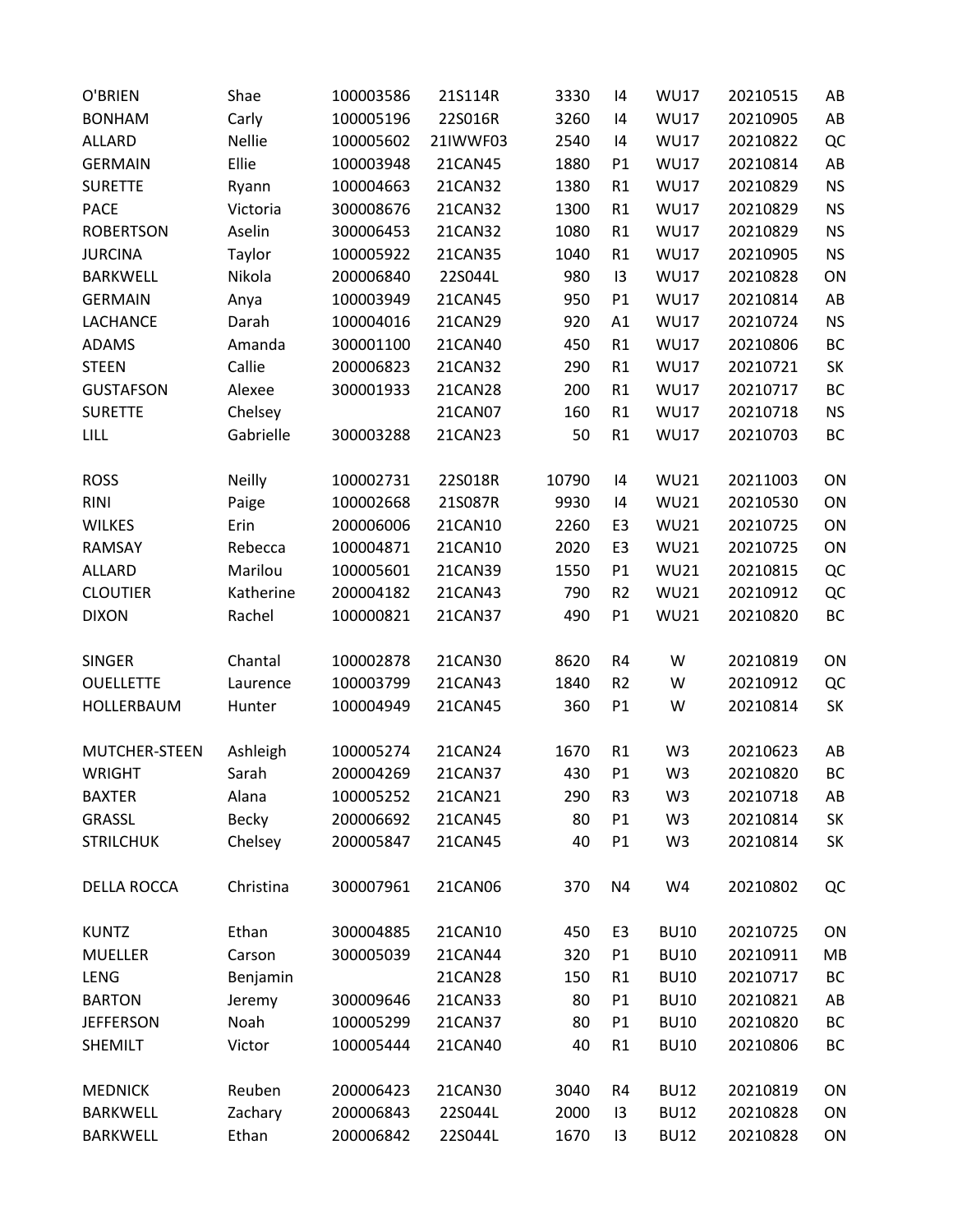| <b>DIXON</b>     | Asher          | 100000817 | 21CAN28  | 640   | R1             | <b>BU12</b> | 20210717  | ВC        |
|------------------|----------------|-----------|----------|-------|----------------|-------------|-----------|-----------|
| <b>BAXTER</b>    | Matthew        | 300006984 | 21CAN12  | 600   | R <sub>3</sub> | <b>BU12</b> | 20210708  | ON        |
| <b>KUNTZ</b>     | Jacob          | 300004093 | 21CAN12  | 560   | R <sub>3</sub> | <b>BU12</b> | 20210708  | ON        |
| WEBB             | Cole           | 300003098 | 21CAN37  | 310   | P1             | <b>BU12</b> | 20210820  | <b>BC</b> |
| <b>GRASSL</b>    | Ben            | 200006692 | 21CAN45  | 200   | P1             | <b>BU12</b> | 20210814  | SK        |
| <b>CULLUM</b>    | Maddex         |           | 21CAN28  | 170   | R1             | <b>BU12</b> | 20210717  | BC        |
| <b>PATERSON</b>  | Cole           |           | 21CAN23  | 20    | R1             | <b>BU12</b> | 20210703  | BC        |
| <b>PINETTE</b>   | Linden         | 100002512 | 22S044L  | 1770  | 13             | <b>BU14</b> | 20210828  | BC        |
| <b>HAMILTON</b>  | Ethan          | 100005731 | 21CAN06  | 1600  | N <sub>4</sub> | <b>BU14</b> | 20210802  | SK        |
| <b>CUILLERET</b> | Louis          | 200006124 | 21CAN11  | 1190  | P <sub>3</sub> | <b>BU14</b> | 20210711  | QC        |
| <b>GRAVES</b>    | Easton         | 200007004 | 21CAN35  | 1050  | R1             | <b>BU14</b> | 20210905  | <b>NS</b> |
| <b>KRISTIAN</b>  | Enzo           | 200004691 | 21CAN45  | 1040  | P1             | <b>BU14</b> | 20210814  | SK        |
| <b>STRILCHUK</b> | Maxwell        | 200005559 | 21CAN06  | 540   | N <sub>4</sub> | <b>BU14</b> | 20210802  | SK        |
| <b>WRIGHT</b>    | Logan          | 200004272 | 21CAN37  | 480   | P1             | <b>BU14</b> | 20210820  | BC        |
| <b>JANSEN</b>    | Isaac          | 200004365 | 21CAN35  | 410   | R1             | <b>BU14</b> | 20210905  | <b>NS</b> |
| <b>STOLTE</b>    | Carter         | 200007661 | 21CAN45  | 370   | P1             | <b>BU14</b> | 20210814  | SK        |
| WEDD             | Caden          |           | 21CAN37  | 340   | P <sub>1</sub> | <b>BU14</b> | 20210820  | <b>BC</b> |
| <b>WRIGHT</b>    | Grayson        | 200004271 | 21CAN37  | 330   | P1             | <b>BU14</b> | 20210820  | BC        |
| <b>JANSEN</b>    | Jacob          | 200004366 | 21CAN35  | 320   | R1             | <b>BU14</b> | 20210905  | <b>NS</b> |
| <b>NEALE</b>     | Cooper         | 100005302 | 21CAN23  | 50    | R1             | <b>BU14</b> | 20210703  | <b>BC</b> |
| <b>KRAUS</b>     | Evan           | 100001683 | 22C074R  | 7250  | 14             | <b>MU17</b> | 202110606 | AB        |
| <b>CHAMBERS</b>  | Jacob          | 100000519 | 22S021R  | 6260  | 14             | <b>MU17</b> | 20211010  | BC        |
| <b>PINETTE</b>   | Lucas          | 100002513 | 21CAN37  | 4600  | P1             | <b>MU17</b> | 20210820  | BC        |
| <b>GELLER</b>    | Micky          | 200006140 | 21CAN12  | 4160  | R <sub>3</sub> | <b>MU17</b> | 20210708  | ON        |
| <b>HORWOOD</b>   | Christopher    | 100001410 | 21CAN21  | 3380  | R <sub>3</sub> | <b>MU17</b> | 20210718  | BC        |
| <b>BIGOURDAN</b> | Leo            | 100005481 | 21CAN30  | 2770  | R4             | <b>MU17</b> | 20210819  | ON        |
| <b>BIGOURDAN</b> | Ty             | 200004335 | 21CAN12  | 2720  | R <sub>3</sub> | <b>MU17</b> | 20210708  | ON        |
| <b>MACISAAC</b>  | Mason          | 300007335 | 21CAN32  | 2510  | R1             | <b>MU17</b> | 20210829  | <b>NS</b> |
| PINSONNEAULT     | Matt           | 200007624 | 21CAN37  | 2010  | P1             | <b>MU17</b> | 20210820  | BC        |
| <b>GERMAIN</b>   | Drew           | 100003946 | 21CAN33  | 1910  | P <sub>1</sub> | <b>MU17</b> | 20210821  | AB        |
| WHEELER          | Ben            | 100003308 | 21CAN43  | 1640  | R <sub>2</sub> | <b>MU17</b> | 20210912  | ON        |
| <b>JURCINA</b>   | Jack           | 100005921 | 21CAN29  | 1100  | A1             | <b>MU17</b> | 20210724  | <b>NS</b> |
| <b>ROBERTSON</b> | Teagan         | 300002822 | 21CAN23  | 160   | R1             | <b>MU17</b> | 20210703  | BC        |
| <b>TAYLOR</b>    | Jacob          | 300002997 | 21CAN23  | 140   | R1             | <b>MU17</b> | 20210703  | BC        |
| <b>KRAUS</b>     | Sean           | 100001687 | 21IWWF06 | 8200  | 14             | <b>MU21</b> | 20210825  | AB        |
| <b>GIBBONS</b>   | <b>Bradley</b> | 100001145 | 21CAN06  | 5130  | N4             | <b>MU21</b> | 20210802  | AB        |
| <b>LUCAS</b>     | Carter         | 100001919 | 21C074R  | 4480  | 14             | <b>MU21</b> | 20210606  | SK        |
| <b>HORWOOD</b>   | Jonathan       | 100001412 | 21CAN06  | 3630  | N4             | <b>MU21</b> | 20210802  | BC        |
| <b>SCOTT</b>     | Kaden          | 200005121 | 21CAN06  | 1420  | N4             | <b>MU21</b> | 20210802  | ВC        |
| <b>JEFFERSON</b> | Nathaniel      | 100001508 | 21CAN06  | 710   | N4             | <b>MU21</b> | 20210802  | BC        |
| <b>CRICHTON</b>  | Lucas          | 200006587 | 21CAN33  | 450   | P1             | <b>MU21</b> | 20210821  | AB        |
| LLEWELLYN        | Dorien         | 100001887 | 21S102R  | 11840 | 4              | M           | 20210521  | AB        |
|                  |                |           |          |       |                |             |           |           |